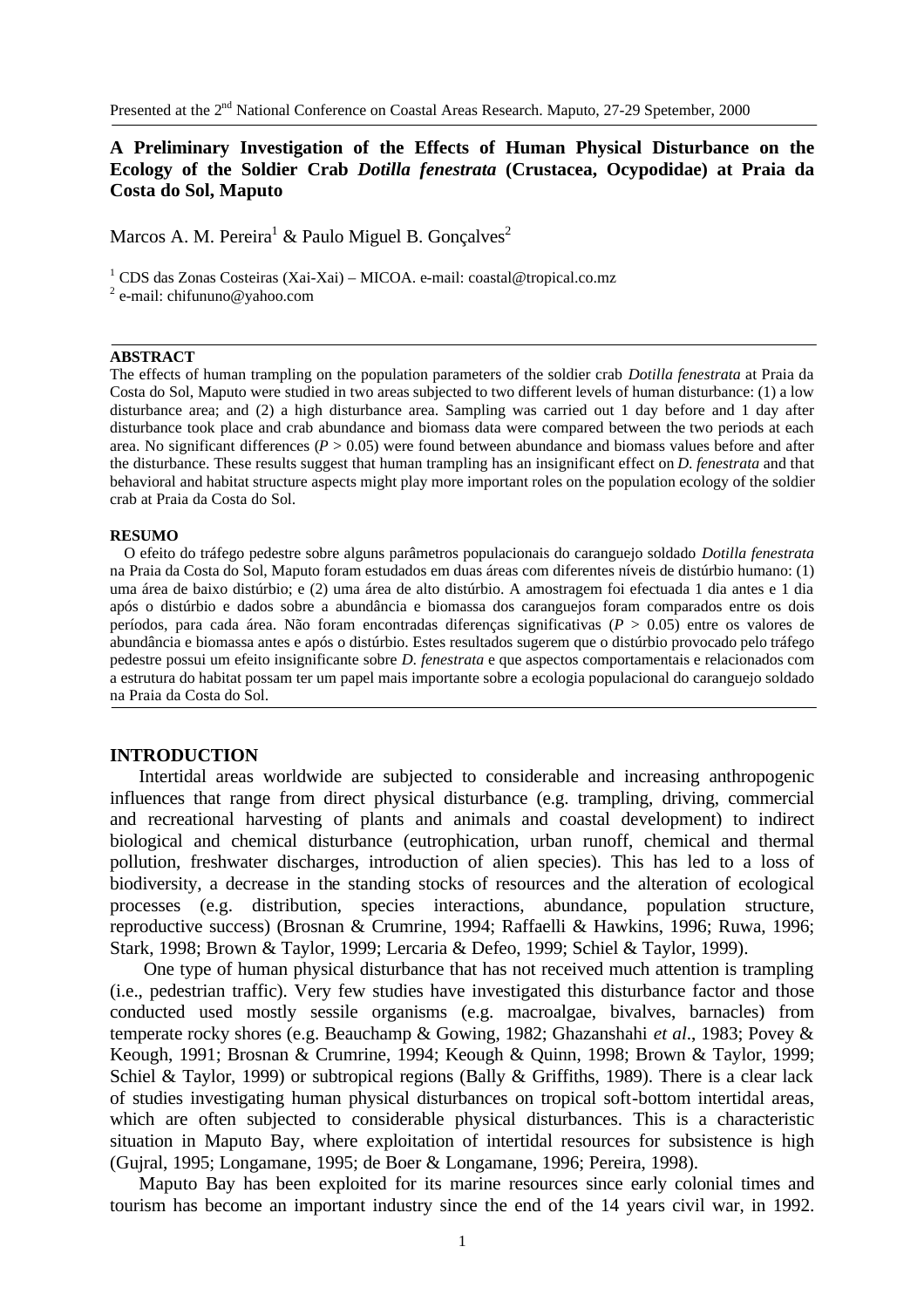The tourism activity is focussed mostly in three areas: Inhaca Island, the Macaneta Peninsula and Praia da Costa do Sol in Maputo City.

 Praia da Costa do Sol, the most visited, disturbed and less studied of the three areas, is subjected to a variety of human disturbances including pollution from land-based sources (e.g. industrial, agro-chemical and sewage) (Fernandes *et al*., 1993; Fernandes, 1996) and recreational use (especially during holidays and weekends – pers. obs.).

 This study aimed to explore a different approach in the investigation of the impacts of human trampling on intertidal organisms, by studying a soft substratum and a non-sessile organism. The main objective of this investigation was to examine the effects of trampling by humans on the population structure, abundance and biomass of the soldier crab *Dotilla fenestrata* (Hilgendorf, 1869) along Praia da Costa do Sol.

 *D*. *fenestrata* is very abundant in Maputo Bay and plays a major role in the ecology of sandy shores, occurring in local high density patches (Paula & Dray, 1995). These crabs are responsible for a rapid sediment turnover and contribute significantly to the consumption of the available organic matter in the superficial layer of the sediment (Fishelson, 1983; Paula & Dray, 1995). Additionally they constitute an important prey item for the local bird communities (de Boer & Longamane, 1996; J. Paula, pers. com.; and pers. obs.).



**Figure 1.** Map showing sampling locations (dark circles) and sites mentioned in the text.

## **MATERIALS AND METHODS Study Area**

 Maputo Bay is located in the south of Mozambique (Figure 1), has an estimated area of 960  $km<sup>2</sup>$ and is roughly horseshoe shaped, opening to the Indian Ocean to the north (Kalk, 1995). Five large rivers flow into the Bay on its western boundary and reach the Indian Ocean northwards. The Bay is shallow, only one fifth of its area is deeper than 10 m (at low tide) and the intertidal area of 234 km<sup>2</sup>, almost equals a quarter of the total area (de Boer & Longamane, 1996). Tides are semi-diurnal, with a maximum spring tidal range of 3.9 m.

 The study area lies within the region of transition from a warm temperate to a tropical climate with a pattern of hot (not very wet) summers and dry winters. The mean annual rainfall is 793

mm (1951-1997 data from

Instituto Nacional de Meteorologia – INAM, Maputo) and the mean monthly temperature ranges from a maximum of 26.1° C in January, to a minimum of 19.3° C in July (1961-1990 INAM data).

 Praia da Costa do Sol is situated approximately 6 km north of Maputo City (Figure 1). Large flat sand areas that become exposed at low tides characterise this side of the Bay. Small patches of seagrasses, dominated by the African eelgrass *Zostera capensis* and seaweed flora,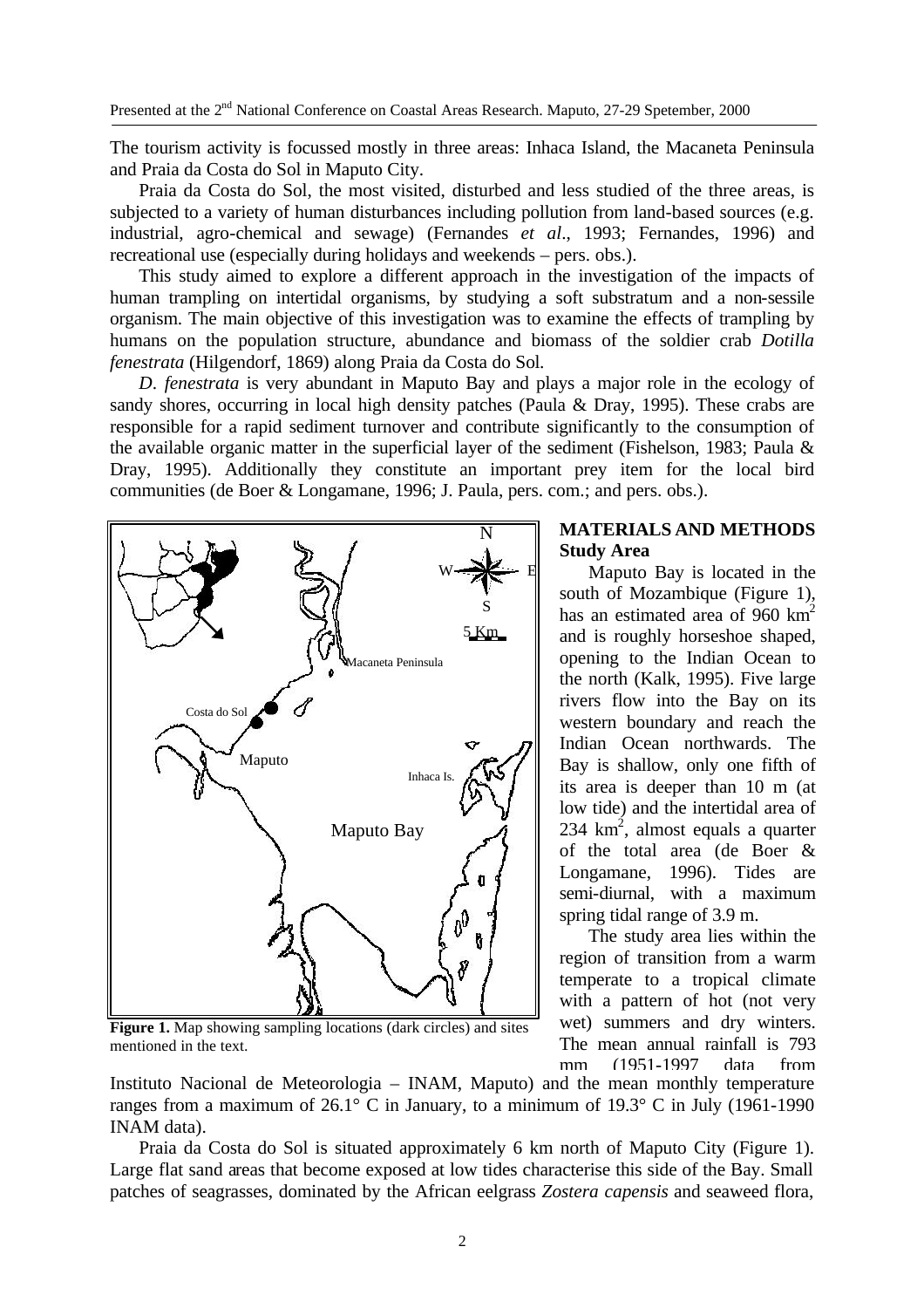mainly *Enteromorpha* spp. and *Ulva* spp. are common (Bandeira, 1995). The soldier crab *D*. *fenestrata* dominates the fauna of the sandbanks, being the main deposit feeder, with densities as high as 783 ind/m<sup>2</sup> (Afonso, 1996). Other brachyuran crabs occur in the area, the family Ocypodidae being most common. Also common are the anomuran hermit crabs *Diogenes* spp.

Two areas with distinct human disturbance levels were empirically chosen:

- (i) *Low disturbance area*. Situated in front of Bairro da Costa do Sol, the sampled areas were sandbanks located at the low intertidal level. This area was considered as having low levels of trampling disturbance due to low number of visitors, mostly locals collecting intertidal mollusks.
- (ii) *High disturbance area*. Extending from the Helena Park to the Costa do Sol restaurant, the sampled areas were sandbanks located at the high intertidal level. There are high levels of trampling disturbance in this area, mainly caused by people playing soccer.

#### **Methods**

## *Preliminary survey*

 Sampling size was determined using the performance curve method (Krebs, 1989). The cumulative mean number of crabs was plot against the number of samples collected (Figure 2). The curve started to stabilise at 5 samples. This was also, the number of samples collected by Afonso (1996) in the same study area. In the preliminary study, we also studied the relationship between crab individual weight (total crab fresh weight per total number of crabs at each replicate) and the number of juveniles using linear regression (Figure 3). A highly significant relationship was found  $(df = 26, F_{(0.05),1,26} = 19.89, P < 0.001)$  as little crab weight less.



**Figure 2.** Performance curve for *D*. *fenestrata* at Costa **Figure 3.** Relationship between crab individual do Sol. weight and number of juvenile crabs at Costa do

Sol.

#### *Crab sampling*

 The crab sampling completed between July and August 2000. At each study area two sampling stations were established. Sampling took place 1 day before and 1 day after weekend days (Saturdays and Sundays), which are the days with the highest level of disturbance due to high number of people visiting the beach. During low spring tides, at each station, 5 randomly located replicates were taken. Crabs were collected using a 0.5 x 0.5-m metallic core, sieved through a 1.0 mm mesh sieve and taken to laboratory for analysis.

## *Laboratory and Statistical Analysis*

 Crabs were sorted and counted per replicate. Wet weight (WW) was measured and converted into ash free dry weight (AFDW) using a conversion constant of 0.022 obtained from biometric formulae (power functions) relating carapace width to WW and AFDW (de Boer & Longamane, 1996).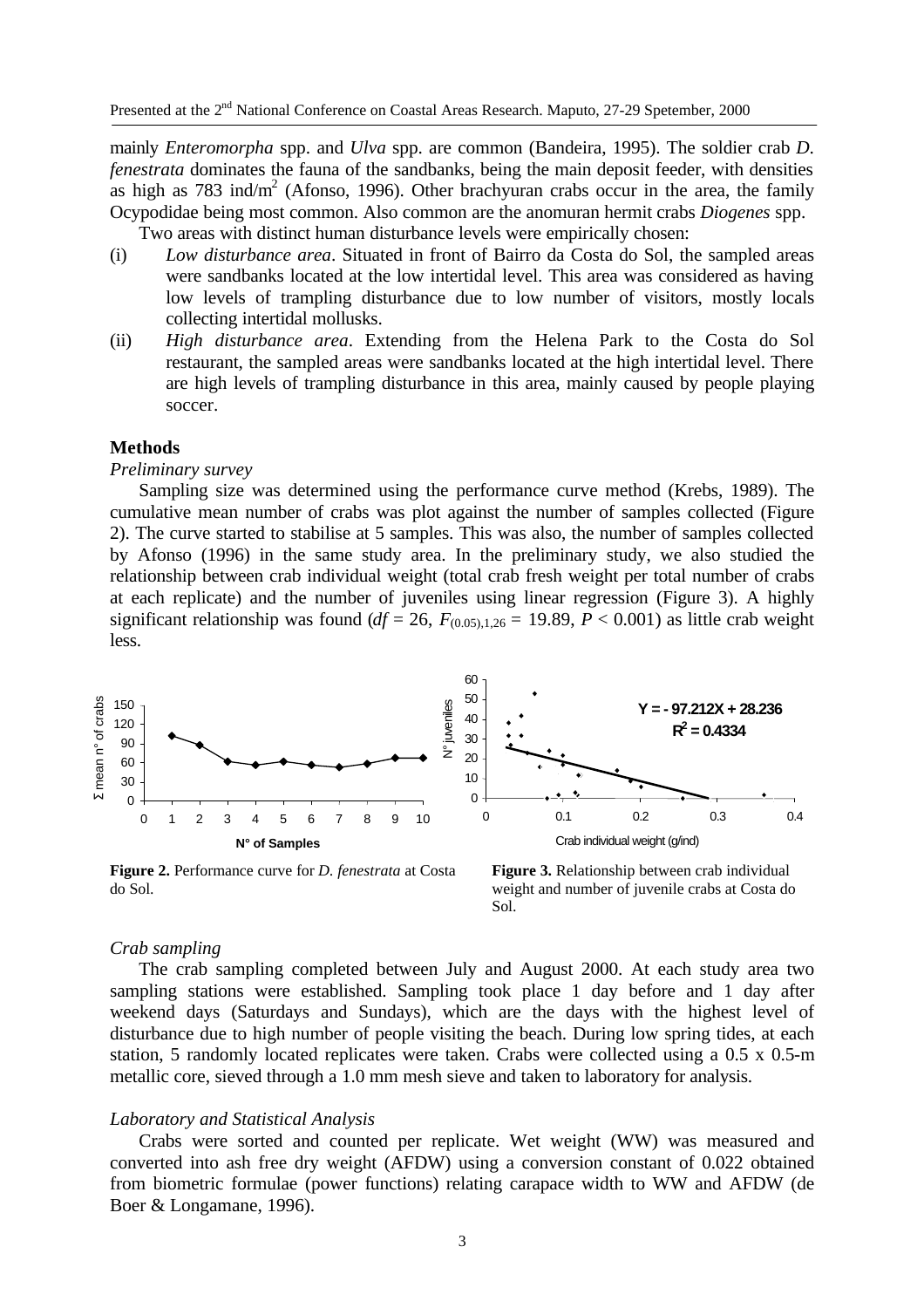The Mann-Whitney *U*–test (Zar, 1999) was used to compare crab data before and after disturbance at each sampling station. Differences were considered significant at  $P < 0.05$ . Data analyses were done using the STATISTICA 4.5 (StatSoft Inc., 1997) software package.

# **RESULTS**

# **Abundance**

Crab mean abundance ranged from a minimum of 172 ind/ $m<sup>2</sup>$  at sampling station A in the low disturbance area to a maximum of 418 ind/ $m<sup>2</sup>$  at sampling station A in the high disturbance area (Figure 4). In general, the low disturbance area showed lower mean abundance values (204.4 ind/m<sup>2</sup>) when compared to the high disturbance area (353.2 ind/m<sup>2</sup>).



**Figure 4.** *D. fenestrata* abundance (N° ind/m<sup>2</sup>) variation in sampling stations.  $\blacksquare$  – before disturbance;  $\epsilon$  – after disturbance. Bars are standard deviation.

In general, there were no significant differences between crab abundance before and after disturbance for both the high disturbed and low disturbed areas (Figure 4)

## **Biomass**

Biomass values ranged from a minimum of 0.14 AFDW  $g/m<sup>2</sup>$  at sampling station A in the low disturbance area to 1.00 AFDW  $g/m^2$  at sampling station B in the low disturbance area. Overall, mean biomass was 0.87 AFDW  $g/m^2$  in the high disturbance area and 0.43 AFDW  $g/m^2$  in the low disturbance area.



**Figure 5.** *D. fenestrata* biomass (AFDW  $g/m^2$ ) variation in sampling stations.  $\blacksquare$  – before disturbance;  $\epsilon$  – after disturbance. Bars are standard deviation.

 Biomass values followed a similar pattern to the abundance values; with two exceptions: sampling station B in the low disturbance area and sampling station B in the high disturbance area showed significant higher values of biomass after the disturbance period ( $P < 0.05$ ) (Figure 5).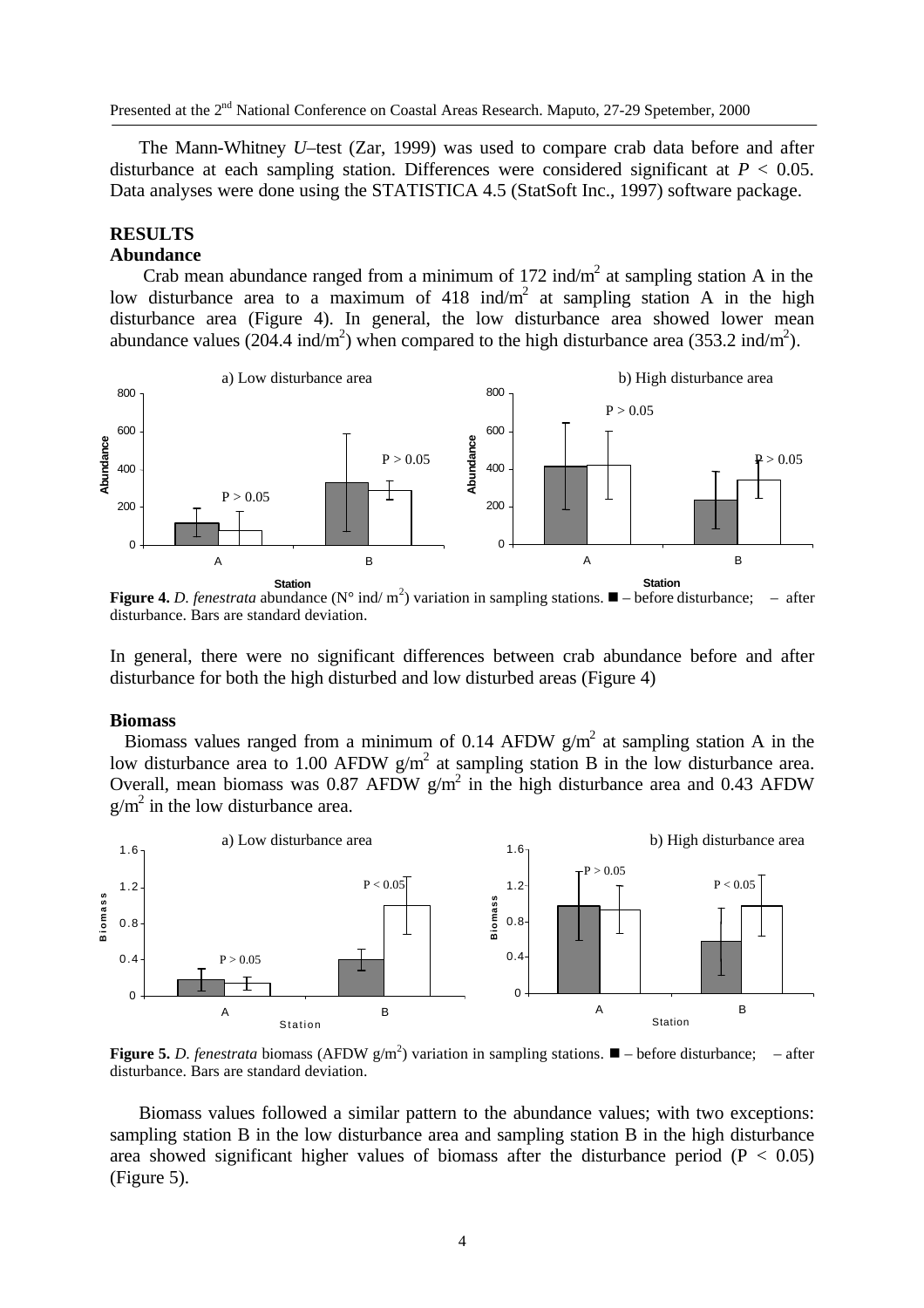#### **Population Structure**

 In general, adults, both in high and low disturbance areas (Figure 6), dominated *D*. *fenestrata* populations with the exception of sampling station A in the low disturbance area.

 Sampling station B, in the low disturbance area, showed a significant decrease in the abundance of juveniles between sampling events (Figure 6a). All other sampling stations showed no significant differences between the two periods (Figure 6a, b).



**Figure 6.** *D. fenestrata* population structure variation in sampling stations:  $\blacksquare$  – juveniles;  $\in$  adult $\downarrow\downarrow$  – before disturbance;  $\Box$  – after disturbance. Bars are standard deviation.

### **DISCUSSION**

 Although a clear difference was observed in the field, a statistical comparison between the low and high disturbance areas' crab abundance was not detected due to the obvious habitat differences between them. Sediment characteristics (presence of broken shells, median grain size, water table depth, anoxic layer depth), tidal level and the presence of a small mangrove forest that could act as an input source of organic matter and other food materials (pers. obs.) could influence crab abundance (Hartnoll, 1973). This may bias the result of a strictly human physical impact-based comparison between the two areas. Predation by coastal birds might be another aspect that could contribute to this difference. At Costa do Sol (pers. obs.), as been reported elsewhere (Fishelson, 1983; de Boer & Longamane, 1996; J. Paula, pers. com.), *Dotilla* species are one of the most important intertidal food sources for coastal bird communities. As humans less often visit the low disturbance area there is a possibility that a greater predation pressure might be found in this area. At Inhaca Island, for example, de Boer & Longamane (1996) reported that foraging activities by coastal birds decreased when humans approached them.

Mean number of crabs per area (n°ind/m<sup>2</sup>) found (between  $172 - 418$  crabs /m<sup>2</sup>) is comparable to other abundance values reported:  $289 - 448$  crabs/m<sup>2</sup> in the same study area (Afonso, 1996), 238 – 872 crabs/m<sup>2</sup> at Inhaca Island (Paula & Dray, 1995), and 48-564  $crabs/m<sup>2</sup>$  in Dar es Salaam (Hartnoll, 1973).

| Locatily                                                                          | Tidal level | Mean grain size                                        | Organic matter content | Reference                 |
|-----------------------------------------------------------------------------------|-------------|--------------------------------------------------------|------------------------|---------------------------|
| Costa do Sol                                                                      | 3.5         | Fine medium sand<br>$(2\emptyset - 4\emptyset)$        | Low $(< 4\%)$          | Achimo, 2000              |
| Inhaca Is.                                                                        | $3.1*$      | Medium/fine sands<br>$(1 \oslash -4 \oslash)$          | Low                    | Guerreiro et al.,<br>1996 |
| Dar es Salaam                                                                     | 3.2         | Medium/fine sands<br>$(1.2 \emptyset - 2.7 \emptyset)$ | Low                    | Hartholl, 1973            |
| $\mathbf{A}$ $\mathbf{A}$ $\mathbf{B}$ $\mathbf{A}$ $\mathbf{B}$<br>0.77.11.40.20 |             |                                                        |                        |                           |

**Table 1.** Comparisons of environmental parameters at Costa do Sol, Inhaca Is. and Dar es Salaam.

\* MacNae & Kalk, 1969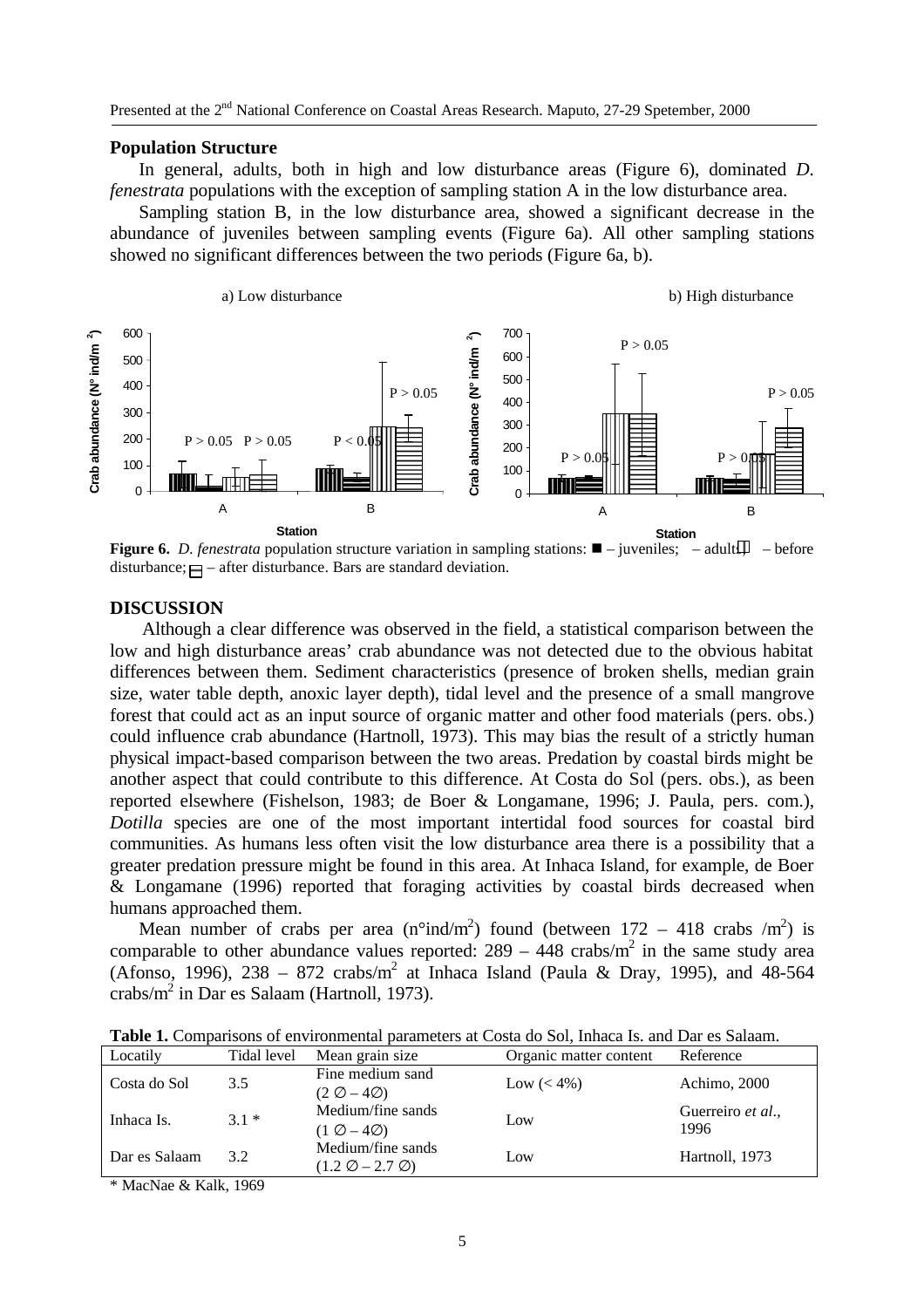The similarity of environmental conditions in the field (such as tidal level, sediment median grain size and organic matter content) and predation pressure could explain the constancy of abundance numbers of *D*. *fenestrata* (Table 1).

 In terms of crab mean abundance before and after the disturbance period at each area, no significant differences were found. This result could probably be explained by:

- 1. The well-reported migrating behavior of *Dotilla* (Macnae & Kalk, 1962; Hartnoll, 1973; Fishelson, 1983; Branch *et al*., 1995 and pers. obs.) following tidal movements, which can cause a rapid recolonization and recovering of the disturbed population; and
- 2. *D*. *fenestrata* digs burrows between 10-20 cm deep (Hartnoll, 1973; Afonso, 1996). As the high disturbance area is characterized by medium grain size sand particles (Afonso, 1996), it is very unlikely that a burrowed crab would suffer an impact resulting from trampling coming from the surface. Even juvenile crabs, which normally inhabit areas with a very superficial water table and do not excavate burrows, seemed less affected (Figure 6b).

 Sampling station B of both the low and high disturbance areas showed a significant increase in biomass values after disturbance periods. This could be explained by the decrease of juveniles (Figure 6a) through migration (see below) in the low disturbance area. As Hartnoll (1973), Paula & Dray (1995) and Afonso (1996) showed, adults dominate intertidal high level areas. So, juveniles with wider carapace width migrate from the low to high intertidal levels possibly seeking better protection from fish predation and take advantage of the longer feeding time available (Hartnoll, 1973). Greater biomass at these two stations could also be caused by the period the sampling was conducted. Both post-disturbance samplings were done exactly at the full (high disturbance area) and new moon (low disturbance area) days. According to Afonso (1996) at these periods, *D*. *fenestrata* populations at Costa do Sol intertidal flats, reach their biomass peaks.

 Paula & Dray (1995), found evidence that *D*. *fenestrata* recruitment at Inhaca Island, followed a lunar (monthly) periodicity, which could also explain juvenile abundance values differences in the low disturbance area (Figure 6a). They found that larger juveniles (3-mm carapace width) were common in new moon periods. These crabs could easily effectuate tidal migrations and explain the decrease in the number of juveniles at the low disturbance area.

 This is the first study regarding human physical disturbance ever done in Mozambique. As so, there is much work to be done on the subject, especially if one takes in consideration the high tourism potential of Mozambique coastal areas. Further studies on population dynamics and reproduction of the soldier crab are needed, to better explain the variability of abundance and biomass in relation to environmental variables and endogenic cycles. There is also, a need to study the influence of human trampling right after the disturbance takes place, thus, eliminating the effects of the tidal migration and recovery of the affected crab population.

## **ACKNOWLEDGEMENTS**

 We would like to acknowledge with thanks the following Department of Biological Sciences – UEM Biology course students for their help during fieldwork: Alice Costa, Carlos Litulo, Cristina Louro, Daniela Abreu, Eduardo Videira and Vanessa Cabanelas. Dr. Mark Whittington and Hermes Pacule are also acknowledged for their criticism and constructive comments, which improved earlier drafts of the manuscript. We are also grateful to Tânia Pereira and Domingos Gove for overall support and Custódio Boane, Alberto Sitoe and Maurício Lipassula for making laboratory facilities available. Finally we want to thank DANIDA and the Center for Sustainable Development of the Coastal Zones (Xai–Xai) for funding and logistic support.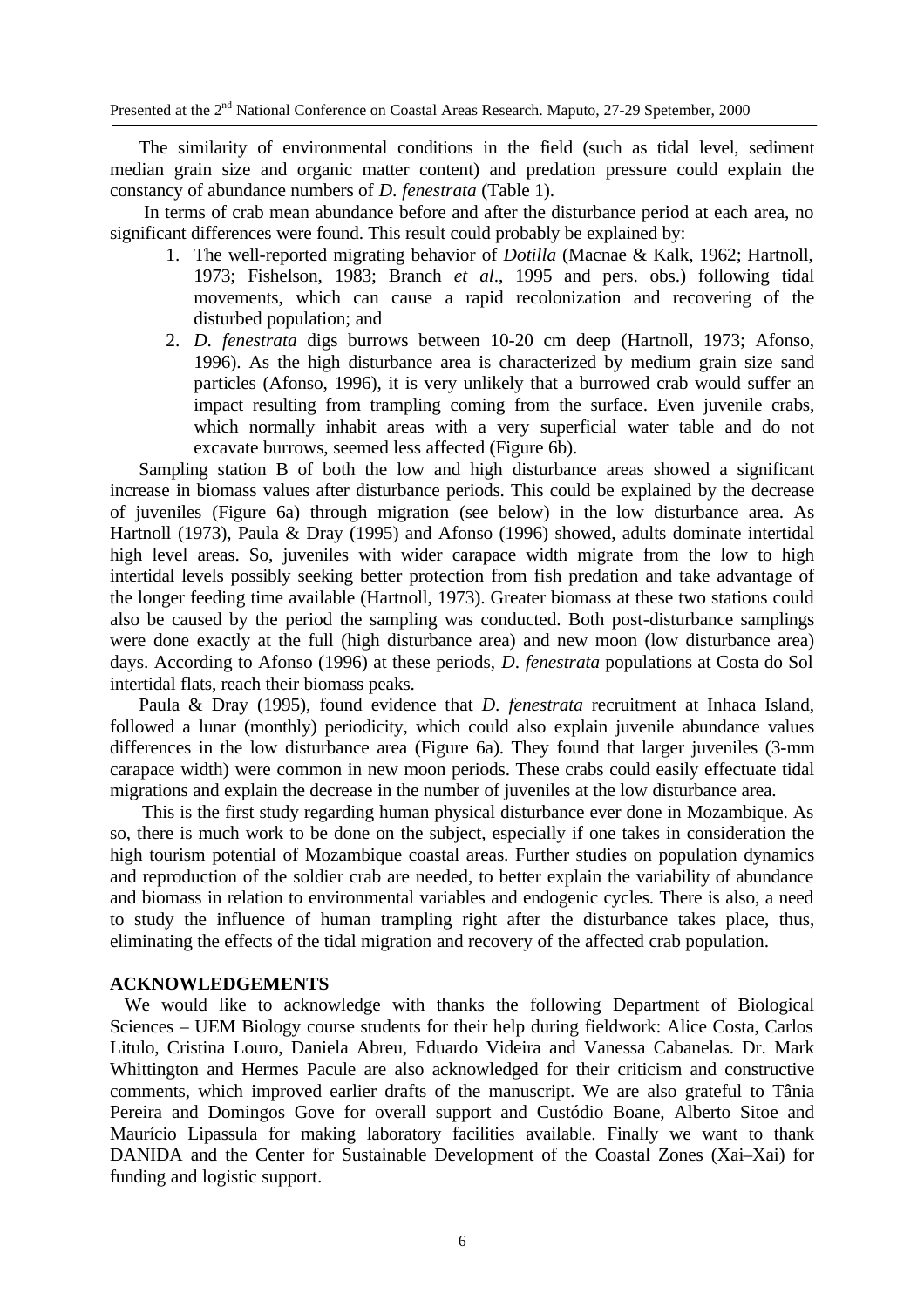Presented at the 2<sup>nd</sup> National Conference on Coastal Areas Research. Maputo, 27-29 Spetember, 2000

#### **REFERENCES**

**Afonso, A.** (1996). *Estudo de alguns aspectos eco-etológicos do caranguejo* Dotilla fenestrata *na Praia do Bairro Triunfo, Maputo*. Tese de Licenciatura. 56 pp. Maputo, Universidade Eduardo Mondlane.

**Bally, R. & C. L. Griffiths** (1989). Effects of human trampling on an exposed rocky shore. *International Journal of Environmental Studies*, 34: 115–125.

**Bandeira, S. O.** (1995). Marine botanical communities in Southern Mozambique: Sea grass and seaweed diversity and conservation. *Ambio*, 24: 506–509.

**Beauchamp, K. A. & M. M. Gowing** (1982). A quantitative assessment of human trampling effects on a rocky intertidal community. *Marine Environmental Research*, 7: 279–293.

**Branch, G. M., C. L. Griffiths, M. L. Branch & L. E. Beckley** (1995). *Two oceans – A guide to the marine life of Southern Africa*. 359 pp. Cape Town, David Philip.

**Brosnan, D. M. & L. L. Crumrine** (1994). Effects of human trampling on marine rocky shore communities. *Journal of Experimental Marine Biology and Ecology*, 177: 79–97.

**Brown, P. J. & R. B. Taylor** (1999). Effects of trampling by humans on animals inhabiting coralline algal turf in the rocky intertidal. *Journal of Experimental Marine Biology and Ecology*, 235: 45–53.

**de Boer, W. F. & F. A. Longamane** (1996). The exploitation of intertidal food resources in Inhaca Bay, Mozambique, by shorebirds and humans. *Biological Conservation*, 78: 295–303.

**Fernandes, A., M. T. Murta, A. Manuel, I. Amado & Z. Abixai** (1993). Poluição na Baía de Maputo. *Revista Médica de Moçambique*, 4 (2): 17–22.

**Fernandes, A.** (1996). Poluição costeira: Factos e figuras. In: Dias, D., P. Scarlet, J. Hatton & A. Macia (eds). *O papel da investigação na gestão costeira da zona costeira: Proceedings do workshop*. Maputo, 24-25 Abril. 75–81 pp. Maputo, DCB/UEM.

**Fishelson, L.** (1983). Population ecology and biology of *Dotilla sulcata* (Crustacea, Ocypodidae) typical for sandy beaches of the Red Sea. In: MacLachlan, A. & T. Erasmus (eds.). *Sandy beaches as ecosystems*. 643–654 pp. The Hague, Dr W. Junk Publishers.

**Ghazanshahi, J., T. D. Huckel & J. S. Devinny** (1983). Alteration of southern California rocky shore ecossystems by public recreational use. *Journal of Environmental Management*, 16: 379–394.

**Gujral, L. M. F.** (1995). *Alguns aspectos da ecologia e biologia da* Holothuria scabra *na Ilha da Inhaca*. Tese de Licenciatura. 49 pp. Maputo, Universidade Eduardo Mondlane.

**Hartnoll, R. G.** (1973). Factors affecting the distribution and behaviour of the crab *Dotilla fenestrata* on East Africa shores. *Eastuarine and Coastal Marine Science*, 1: 137–152.

**Kalk, M.** (ed.) (1995). *A natural history of Inhaca Island, Mozambique*. Third Edition, 395 pp. Johannesburg, Witwatersrand University Press.

**Keough, M. J. & G. P. Quinn** (1998). Effects of periodic disturbances from trampling on rocky intertidal algal beds. *Ecological Applications*, 8: 141–161.

**Lercaria, D. & O. Defeo** (1999). Effects of freshwater discharge in sandy beach populations: The mole crab *Emerita brasiliensis* in Uruguay. *Estuarine, Coastal and Shelf Science*, 49: 457–468.

**Longamane, F. A.** (1995). *Exploração das áreas entre-marés pela população humana no saco da Ilha da Inhaca*. Tese de Licenciatura. 57 pp. Maputo, Universidade Eduardo Mondlane.

Macnae, W. & M. Kalk (1962). The fauna and flora of sand flats at Inhaca Island, Mozambique. *Journal of Animal Ecology*, 31: 93–128.

**Paula, J. & T. Dray** (1995). Biological and ecological aspects of the populations of the crab *Dotilla fenestrata* (Hilgendorf, 1869) (Brachyura, Ocypodidae) in the tidal flats of Inhaca Island. In: Hemminga, M. A. (coordinator). *Interlinkages between Eastern African coastal ecosystems*. EEC Contract N° TS3\*-CT92-0114. Final Report, December 1995. 254–263 pp.

**Pereira, T. I. F. C.** (1998). *Estudo dos concheiros na Ilha da Inhaca: Avaliação do impacto humano sobre as áreas entre-marés*. Tese de Licenciatura. 53 pp pp. Maputo, Universidade Eduardo Mondlane.

Povey, A. & M. J. Keough (1991). Effects of trampling on plant and animal populations on rocky shores. *Oikos*, 61: 355 – 368.

**Raffaelli, D. & S. Hawkins** (1996). *Intertidal ecology*. 356 pp. London, Chapman & Hall.

**Ruwa, R. K.** (1996). Intertidal wetlands. In: MacClanahan, T. R. & T. P. Young (eds.). *East African ecosystems and their conservation*. 101–130 pp. Oxford, Oxford University Press.